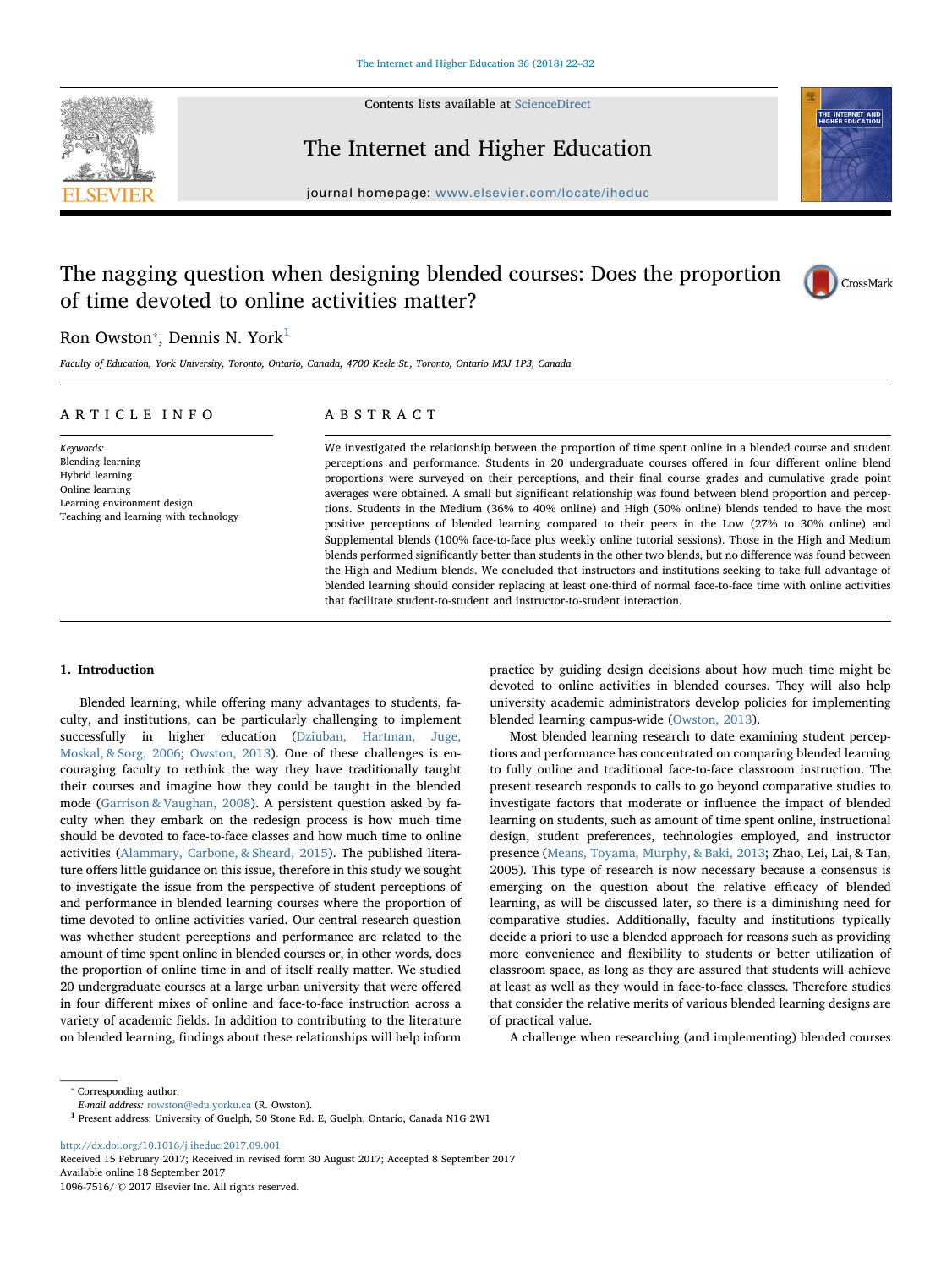or programs is to clarify what the term itself means as there is no consensus in the literature on the definition of blended learning. Surprisingly many blended learning studies fail to operationally define the term. Those that do so may consider blended learning to be when in-class seat time is reduced and replaced by an equivalent amount of online time. The former Sloan Consortium, now the Online Learning Consortium, stated that a course can be considered blended when the amount of online time replaces from 30% to 79% of the total course time ([Allen, Seaman, & Garrett, 2007](#page-10-5)). A broader definition for blended courses comes from the U.S. National Center for Education Statistics that defines blended courses merely as those having some reduced inseat time [\(Parsad, Lewis, & Tice, 2008\)](#page-10-6). Examples of courses designed using this replacement model are given by [Asarta and Schmidt \(2015\)](#page-10-7) who list 20 studies conducted between 2003 and 2011 where seat time was reduced between 25% and 73%. Others are not as concerned about how much, if any, seat time is replaced by choosing to focus on different aspects of the blend. For example, [Graham \(2006\)](#page-10-8) defines blended learning simply as the combination of face-to-face instruction and computer mediated instruction in an effort to reconcile differences in its definition found in the literature (p. 5). He goes on to classify blended learning into three models according to their primary educational purpose – to enable, enhance, or transform learning—without reference to the relative amount of time spent online. [Garrison and Vaughan](#page-10-2) [\(2008\)](#page-10-2) view blended learning as "the organic integration of thoughtfully selected and complementary face-to-face and online approaches and technologies" (p. 148), again without focusing on how much seat time is replaced or not. Indeed, in some cases the actual amount of time students spend on a course increases when an online component is added without taking anything away from the previous version of the course leading to the so-called "course and a half" syndrome ([Garrison & Vaughan, 2008,](#page-10-2) p. 202). Most of the studies included in a recent meta-analysis by [Means et al. \(2013\)](#page-10-4) comparing blended learning to face-to-face and fully online learning used online activities to extend—not replace—course time by at least 25% of the normal course time. The authors speculate that one of the reasons students in blended courses achieve higher than their counterparts in the other two instructional modes is that they spend more time engaging with the course resources, while others contend that interactions among students and students with the instructor explain the performance difference ([Castaño-Muñoz, Duart, & Sancho-Vinuesa, 2014](#page-10-9)). In this study we chose to investigate student preferences and course performance in the replacement model because the university where we conducted the study adopted this model as campus-wide definition of blended learning.

### 2. Theoretical framework

Our study is framed by the literature on the context of blended learning design and implementation, student perceptions about studying in the blended format, and student performance in blended courses.

## 2.1. Blended learning design and implementation

In higher education blended learning has been implemented in a variety of contexts ranging from individual instructor-designed courses, to blended academic and professional programs, through to large institutional and system-wide initiatives. [Bonk and Graham's \(2006\)](#page-10-10) Handbook of Blended Learning provides an overview of the diversity of implementations around the globe. Since its publication blended learning continues to expand rapidly and may soon become the norm for instructional design ([Brown, 2016\)](#page-10-11).

When designing and implementing blended learning the choice instructors make of the mix of online and face-to-face activities appears to be highly context dependent and contingent on the curricular level (e.g., the nature of the course content and instructional goals, online resources, availability of technology), the human resources level (e.g., student characteristics and learning preferences, instructor experience and teaching style), and the institutional level (e.g., institutional goals and priorities, quality assurance standards) ([Diaz & Brown, 2010](#page-10-12); [Dziuban, Moskal, & Hartman, 2005](#page-10-13); [Mitchell & Honore, 2007\)](#page-10-14). Some researchers maintain that there is no standard for deciding what content and what portion of a course should be online ([Dziuban et al.,](#page-10-13) [2005;](#page-10-13) [Vaughan, 2007](#page-10-15)). [Garrison and Vaughan \(2008\)](#page-10-2) emphasize that technology should not be simply added on to an existing face-to-face course, but effective use of the model requires a fundamental rethinking of the course design with the goal of optimizing student engagement. Given the lack of guidelines, [Alammary et al. \(2015\)](#page-10-3) investigated the criteria instructors thought should be considered when determining the mix between the online and face-to-face components and what their relative importance should be. They found that out of 38 criteria in four different categories instructors rated the highest: (a) availability of technology to enable online delivery, (b) students' access to campus and technology, (c) teachers' willingness to try new teaching methods, and (d) the institutional support for teaching innovation and technology. The authors conclude that "the institution plays the most important role in determining the proportion of online components of blended courses" (p. 79). Likewise, [Brown's \(2016\)](#page-10-11) systematic review of literature about faculty adoption of blended learning identified the same factors, but also found instructors' attitudes and beliefs about teaching and their workload as well as feedback from students as influences on their decision to employ blended learning.

The overwhelming body of research on blended learning indicates that the inclusion of on-site, face-to-face, sessions where active student participation and interaction with course content are encouraged tend to be more successful and supported by students as they help to establish immediate physical contact with other students in the class ([Collopy & Arnold, 2009;](#page-10-16) [Lim, Morris, & Kupritz, 2006\)](#page-10-17). Similarly, the infusion of synchronous communications technologies, or at least a balanced mixture of synchronous and asynchronous technologies, into the online component of the blended course tends to increase the frequency and quality of student and faculty interaction as well as student engagement ([Vaughan, 2007](#page-10-15)). The engagement of students in real-time interaction via video conferencing or instant messaging also helps create visually appealing dynamic experiences similar to those occurring in classroom-based course environments [\(Castle & McGuire, 2010](#page-10-18); [Kember, McNaught, Chong, Lam, & Cheng, 2010\)](#page-10-19).

The recent emergence of guidelines and standards for the evaluation of online and blended courses can help instructors in alerting them to critical factors to consider when designing the online portion of blended courses. For example, the Quality Matters [\(http://qualitymatters.org\)](http://qualitymatters.org) rubric sets seven standards for assessing online courses: course overview, learning objectives, assessment and measurement, instructional materials, course activities and learner interaction, course technology, learner support, and accessibility and usability. Each of these standards is in turn broken down into from 4 to 9 sub-criteria, some of which are deemed to be essential and others optional for a course to warrant the Quality Matters certification. Similarly, the Online Learning Consortium [\(http://onlinelearningconsortium.org](http://onlinelearningconsortium.org)) established five "pillars" – learning, faculty satisfaction, student satisfaction, scale, and access – to guide design for quality online education.

Unfortunately, while the literature on the design and implementation of blended environments addresses many of the benefits and limitations of blended learning as well as factors to consider when designing blended courses, it does not address the question of the relative merits of different blended models and their effects on student perceptions and performance.

### 2.2. Student perceptions

Blended learning is often perceived favourably by undergraduate students who are accustomed to a traditional mode of course delivery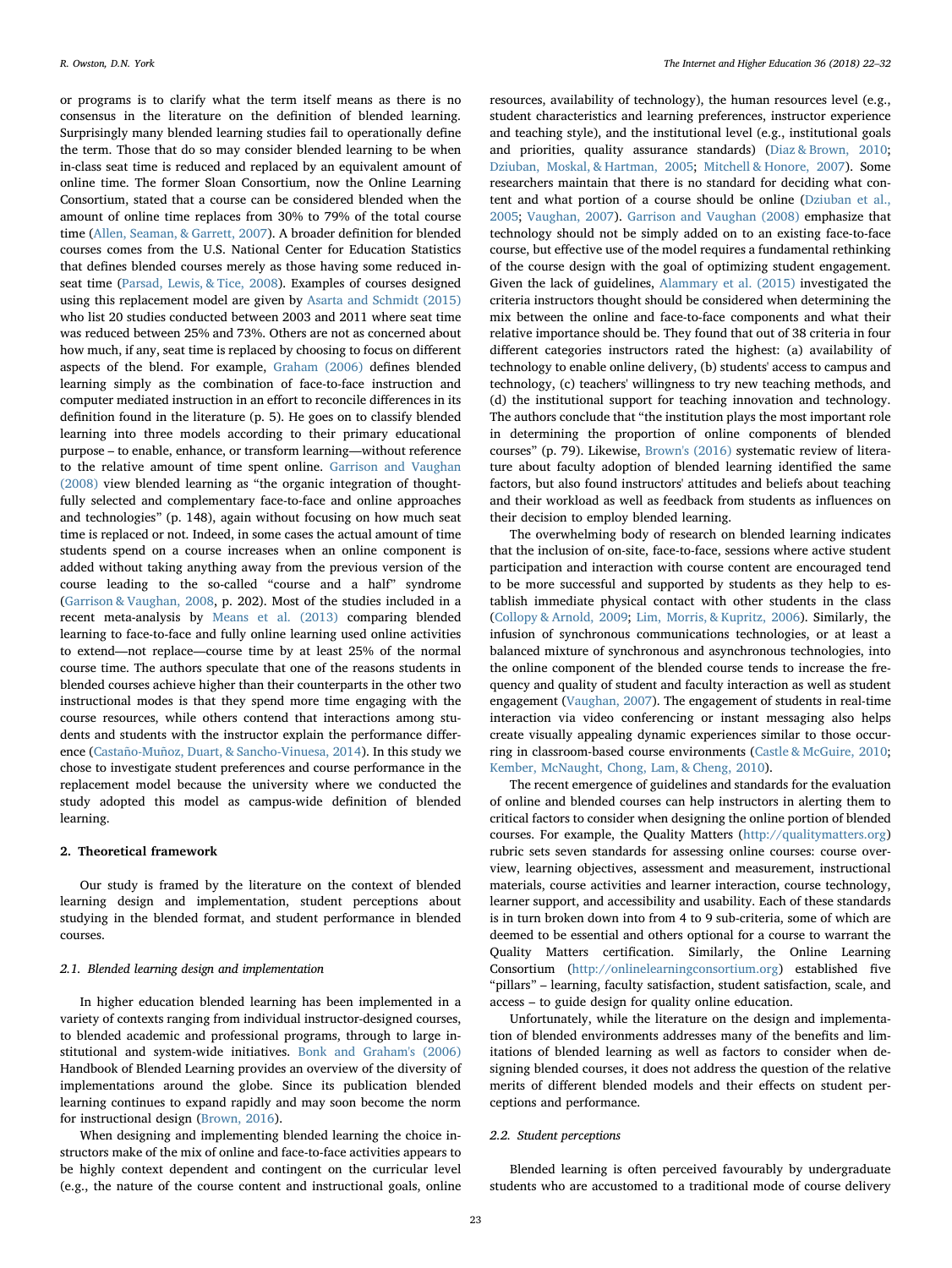([Castle & McGuire, 2010](#page-10-18); [Cavanagh, 2012](#page-10-20); [Diaz & Brown, 2010;](#page-10-12) [Farley,](#page-10-21) [Jain, & Thomson, 2011;](#page-10-21) [Lim et al., 2006](#page-10-17)). [Dziuban et al. \(2006\)](#page-10-0) report that 85% of students were satisfied with their blended experience at the University of Central Florida, and that 67% would take another blended course. [Owston, York, and Murtha \(2013\)](#page-10-22) found modestly less positive responses overall to the same two questions, but noted that attitudes are related to student achievement with the higher achievers being more positive toward blended learning that their lower achieving counterparts. A meta-analysis of 30 studies by [Spanjers et al. \(2015\)](#page-10-23) that compared student satisfaction in blended versus traditional courses found a significant positive effect size favouring blended learning  $(g^+ = 0.11, p < 0.05)$ .

Despite the convenience offered by adding an online component to a course (such as increased learning flexibility, reduced student travel time, and cost savings for commuting students), traditional undergraduate students are modest in their desires about the amount of technology they want to see in a course. Annual undergraduate student surveys by the EDUCAUSE Center for Research Analysis consistently demonstrate this preference. The 2016 survey  $(N = 71,641)$ , for example, showed that only 10% of students preferred entirely face-to-face courses and 7% fully online with the remaining 83% preferring a mix of online and face-to-face [\(Brooks, 2016\)](#page-10-24). Despite the strong preference for blended courses some students are loathe to want any online component in their courses. Some of the reasons include: (a) students' close proximity to the university campus and hence no apparent need for any online activities; (b) their familiarity with the delivery of traditional instruction; (c) lack of technology skills and abilities in navigating the blended course; (d) apprehension about the reduction of face-to-face interaction; (e) feelings of information overload and increased workload; and (f) lack of instructor's guidance and attention ([Ashton & Elliott, 2007;](#page-10-25) [Diaz & Brown, 2010;](#page-10-12) [Korr, Derwin,](#page-10-26) [Greene, & Sokolo](#page-10-26)ff, 2012; [Lim et al., 2006](#page-10-17); [Poon, 2012](#page-10-27); [Rigby et al.,](#page-10-28) [2012\)](#page-10-28). There is also some evidence that upper year students tend to be more engaged in blended courses than first year students ([Madriz & Nocente, 2016](#page-10-29)). This trend appears to continue beyond undergraduate study too. Graduate students often give preference to a high proportion of online activities, but appreciate the benefits of occasional face-to-face sessions, particularly at the beginning of a course, that provide them with opportunities to directly interact with faculty and engage with their peers on campus ([Castle & McGuire, 2010](#page-10-18); [Fleck,](#page-10-30) [2012;](#page-10-30) [Schuhmann & Skopek, 2009;](#page-10-31) [Smyth, Houghton, Cooney, & Casey,](#page-10-32) [2012\)](#page-10-32).

The only published study we were able to identify that empirically investigated how much blending students actually choose – as opposed to how they respond to surveys – was one by [Asarta and Schmidt](#page-10-7) [\(2015\).](#page-10-7) In this study the researchers compared attendance between a traditional university calculus course and an experimental blended version of it that had all lectures online. Both sections had the same amount of scheduled face-to-face class time, however students in the blended version had the choice of whether or not to attend classes where demonstrations and discussions were held but no lectures were given. All other aspects of the courses were the same including exams, the text, and assignments. Students in the experimental section had the opportunity to, in effect, create their own blended version of the course by choosing to attend any number of face-to-face classes ranging from all or none. Analysis of data revealed that on average students chose to reduce their attendance to between 49% and 63% of the time taking into account the typical class skip rate in traditional courses. The researchers concluded that, although student preferences should not be the only factor when designing a course, a reduction of about one class per week in a semi-weekly course schedule or 50% is what students find preferable for a blended course.

#### 2.3. Performance in blended courses

#### 2.3.1. Overall course performance

A consensus has emerged in the literature that students, on average, perform modestly better in blended courses when compared to those in online and face-to-face courses across a broad range of subject areas and institutional offerings. The University of Central Florida has been a pioneer in offering and tracking success and withdrawal rates in blended courses. [Cavanagh \(2012\)](#page-10-20) reported that after 13 years of tracking student success (i.e., students receiving a "C" or higher) in the university's courses, students in blended courses based on the replacement model ( $n = 39.021$ ) consistently had a higher success rate than those in fully online  $(n = 108.421)$  and face-to-face  $(n = 618.899)$ courses. Although the author presented only annual success rates, blended course success rates were several percentage points higher than the other two modes. A follow up study at the same institution by [Moskal, Dziuban, and Hartman \(2013\)](#page-10-33) with an even larger sample  $(N = 913,688)$  found that 91% of students in blended courses met the same criterion of success, whereas the success rate for both fully online and face-to-face courses was approximately 88%.

Four separate meta-analyses also support the finding of the relative performance advantage of blended learning. Most widely cited is [Means](#page-10-4) [et al. \(2013\)](#page-10-4) in their meta-analysis of 50 effect sizes drawn from 45 studies who found that performance in online courses (blended and fully online together) was significantly higher than in face-to-face classes ( $g^+ = 0.20$ ,  $p < 0.001$ ). When effect sizes were calculated for blended and fully online separately, blended course performance was higher than face-to-face ( $g^+ = 0.35$ ,  $p = 0.001$ ), while the difference between fully online and face-to-face was not significant. Similarly when comparing performance in blended and face-to-face classes, Bernard and colleagues ([Bernard, Borokhovski, Schmid,](#page-10-34) [Tamim, & Abrami, 2014](#page-10-34)) found that performance in blended courses was significantly higher than in face-to-face courses ( $g^+ = 0.33$ ,  $p = 0.001$ ), an effect size that was very close to Means et al.'s. Bernard et al.'s research examined 117 effect sizes. An effect size of 0.2 is considered to be small, 0.5 is medium-sized, and 0.8 is large according to [Cohen \(1988\).](#page-10-35)

The two other meta-analyses looked at the question of what factors might influence student learning outcomes through the lens of systematic reviews of studies that compared blended learning to online and traditional face-to-face conditions. [Vo, Zhu, and Diep's \(2017\)](#page-10-36) meta-analysis investigated student performance in STEM versus non-STEM courses using different end-of-course evaluation methods. They too found an overall effect size in favour of blended learning over traditional instruction ( $g^+ = 0.385$ ,  $p < 0.001$ ) in their analysis of 51 studies; however, a more significant effect over traditional instruction was found for STEM courses ( $g^+ = 0.496$ ) versus non-STEM courses  $(g<sup>+</sup> = 0.210)$ . No difference was found between blended and traditional courses when different end-of-course evaluation methods were compared. In the meta-analysis cited earlier, [Spanjers et al. \(2015\)](#page-10-23) compared blended and traditional learning when course performance was assessed by objective and subjective measures. Their analysis of 30 studies also favoured blended learning overall, and revealed an effect size for objective measures that was slightly higher than for subjective measures ( $g^+ = 0.34$ ,  $p < 0.05$  versus  $g^+ = 0.27$ ,  $p < 0.05$ ).

Two conclusions may be drawn from above meta-analyses. First, that performance in blended learning courses is typically higher than face-to-face courses with an average effect size in the middle to upper range of Cohen's classification of a small effect. Second, that blended learning has an effect size that is approximately the same as the average effect size (0.40) of all educational interventions [Hattie \(2015\)](#page-10-37) reported in his synthesis of over 1200 meta-analytic studies of involving about a quarter billion students.

<sup>2.3.2.</sup> Portion of time online and performance in blended courses There is evidence that suggests that the proportion of time devoted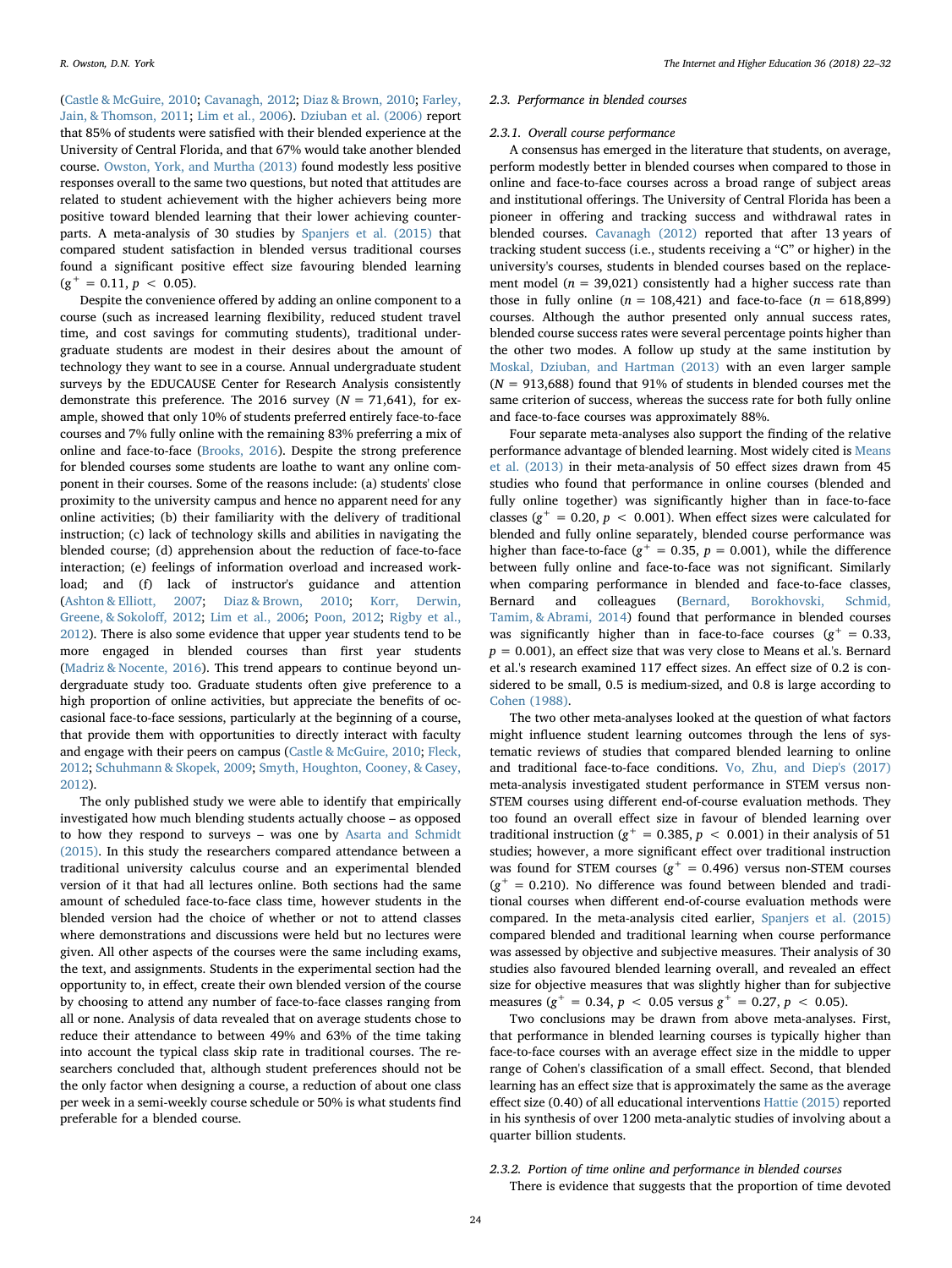to online activities in a blended course is related to course performance. In the [Means et al. \(2013\)](#page-10-4) study cited above the researchers looked at a number of moderator variables for blended versus face-to-face instruction in order to explain the performance differential. The variable of interest for the present study was time-on-task which had two values: equal or less amount of time spent online than face-to-face (i.e.,  $\leq 50\%$ online), and more time online than face-to-face (i.e. > 50% online). Their findings approached significance ( $Q = 3.62$ ,  $p = 0.06$ ) favouring more time online. [Bernard et al. \(2014\)](#page-10-34) also examined the portion of time spent online as a moderating variable. They considered two categories, up to 30% of course time and 30% to 50% of course time (they did not consider over 50% of time). They found a "definite trend" suggesting that more online course time results in higher achievement  $(Q = 0.47, p = 0.49)$ , but it was not significant (p. 112). They recommended that further primary studies be conducted that examine the effects of amount of time spent online.

[Zhao, Lei, Yan, Lai, and Tan's \(2005\)](#page-10-38) meta-analysis examined 51 studies comparing only online and face-to-face courses and found a non-significant effect size of 0.10 ( $p > 0.05$ ) between both instructional models. More relevant for the present study is that the researchers also coded the studies in the sample on several additional variables, one of which was "media involvement" (p. 1848). The coding was from 1 (no technology used) to 10 (instruction was delivered completely with technology). In effect media involvement is a proxy for the proportion of time spent online in a blended course. Performance in studies classified as having a "medium" media involvement (i.e., coded from 6 to 8) was significantly higher when compared to face-to-face instruction ( $d = 0.50$ .  $p < 0.001$ ); studies with a "high" media involvement (i.e., coded 9 to 10) had a smaller yet still significant effect size ( $d = 0.07$ ,  $p < 0.001$ ) (p. 1860). An implication of Zhao et al.'s study is that performance in blended courses with between 60% and 80% online is higher than in courses where more time is spent online.

### 3. Hypotheses

We examined two hypotheses about the proportion of time devoted to online activities in blended courses. The first related to student perceptions of blended learning. As discussed earlier there is persuasive evidence that students prefer blended learning environments over traditional face-to-face and fully online environments for a variety of reasons including convenience, flexibility, wanting some face-to-face social interaction, and a desire not to be over-burdened with technology ([Brooks, 2016](#page-10-24); [Castle & McGuire, 2010](#page-10-18); [Diaz & Brown, 2010;](#page-10-12) [Dziuban](#page-10-0) [et al., 2006;](#page-10-0) [Farley et al., 2011;](#page-10-21) [Lim et al., 2006;](#page-10-17) [Spanjers et al., 2015](#page-10-23)). No studies have directly addressed the question of the proportion of online time students most prefer in blended courses, although there is evidence to suggest a hypothesis. [Asarta and Schmidt \(2015\)](#page-10-7) concluded that 50% online is what students will choose when given the free choice of participating face-to-face or online. The literature on course performance (discussed in more detail below) suggests that students tend to perform best when at least 50% of a course is online, so it follows that they would tend to prefer approximately this proportion. Therefore, we hypothesized that:

1. Students tend to perceive blended learning more favourably as the proportion of online time increases up to 50%.

The second hypothesis is related to performance and the proportion of time online. Again, there is no literature directly addressing performance under different proportions of time online, however the three studies in the previous section suggest a hypothesis. To summarize, [Means et al. \(2013\)](#page-10-4) suggest performance is highest when > 50% of a course is online; [Bernard et al. \(2014\)](#page-10-34) found that performance is higher when 30% to 50% is online compared to  $<$  30%; and [Zhao et al. \(2005\)](#page-10-38) found that performance when 60% to 80% is online is superior to higher online levels. Given these findings one would expect that students on average would perform best in approximately a 50% blend, thus we hypothesized that:

2. Students in a 50% blend of online and face-to-face will perform higher relative to the other three blends studied

## 4. Method

## 4.1. Setting

The research setting was a large urban university in Canada that has a very culturally- and racially-diverse student body, many of whom are the first generation in their family to attend a post-secondary institution. A vast majority of students commutes to campus and previous campus surveys suggest that approximately 45% of full time students work part time. Humanities and social sciences programs enroll most of the university's students.

Twenty fine arts, professional, and liberal arts undergraduate courses were studied. These courses had been redesigned by their instructors from a traditional lecture format to a blended instructional model. This meant that instead of offering the normal 3 h per week for 12 weeks of face-to-face lectures per semester, the faculty reduced the number of lectures offered and substituted online activities to make up for the reduced face-to-face time. Instructors could choose the amount of reduction of in-class time with which they were comfortable. Instructors were provided with a modest stipend to redesign their courses and they received priority support from the university's teaching support center and learning technologies support team to facilitate the redesign. An exception to this pattern was five fine arts courses where the regular large classroom lectures continued with their normal face-to-face schedule, but the usual 1 h per week small group face-to-face tutorial classes were replaced with online tutorial sessions. All five of these courses were introductory non-studio fine arts courses (art, dance, film, music, and theatre) for non-majors. Lectures for these courses were given in a large hall that accommodated the approximately 300 students enrolled in each of the courses. The online tutorial sections, led by teaching assistants (TAs), had between 28 and 38 students in each. TAs had little or no experience in online teaching, but were responsible for developing their own online environment within a short period of time in the Moodle course management system with the help of an instructional designer and the beginning of the course and throughout the semester.

The online activities varied from course to course, but generally consisted of online forums in which students and faculty interacted on structured problems to solve or discuss issues pertinent to their course. In some cases, videos of the previous lectures were made available. All courses used the Moodle course management system in which learning materials and resource links were posted and online discussions were carried out. Since instructors chose the amount of time they would devote to online activities there was variation across the 20 courses. For purposes of this study, we grouped the courses into four clusters according to the proportion of time that online activities replaced classroom time. Instructors expected that students would spend this portion of time participating in online work. The clusters were: Low blend (27% to 30% online – 7 courses); Medium blend (36% to 40% online – 3 courses); and High blend (50% online – 5 courses) and Supplemental blend (100% face-to-face lectures plus weekly online tutorial sessions that replaced compulsory face-to-face tutorials – 5 courses). The Supplemental blend was somewhat unusual in that one might normally expect online lectures and face-to-face tutorials; however the rationale for the Supplemental blend was that students might benefit from a more thoughtful exchange of ideas and have questions answered more effectively in online discussion groups. At the same time the supplemental model helped alleviate a shortage of tutorial rooms on the crowded campus. Important to note is that in this study the Supplemental blend describes a course where online activities replace a portion of face-to-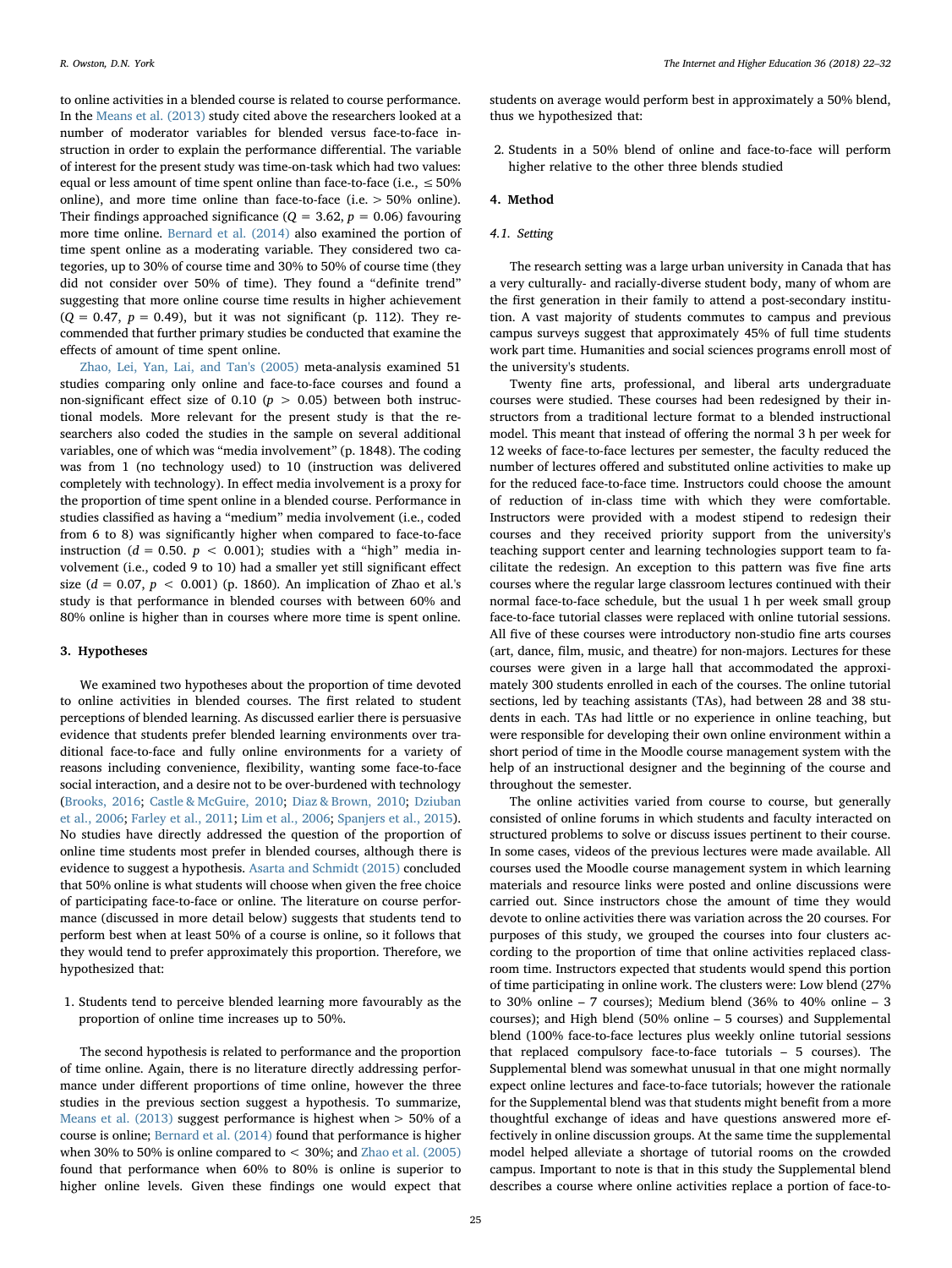#### <span id="page-4-0"></span>Table 1

Participants in study by subject and blend.

| Course subject                                                | Course year    | Number of participants          |                                 |                          |                                                                 | Total          |
|---------------------------------------------------------------|----------------|---------------------------------|---------------------------------|--------------------------|-----------------------------------------------------------------|----------------|
|                                                               |                | Low blend $(27-30\%$<br>online) | Medium blend<br>(36-40% online) | High blend 50%<br>online | Supplemental blend (100% F2F lectures<br>plus online tutorials) |                |
| Administrative Studies (fundamentals<br>emergency management) | 2              |                                 | 34                              |                          |                                                                 | 34             |
| Administrative Studies (personal taxation)                    | 4              | 22                              |                                 |                          |                                                                 | 22             |
| Anthropology (introduction to social<br>anthropology)         | $\mathbf{1}$   |                                 | 22                              |                          |                                                                 | 22             |
| Art (introductory for non-majors)                             |                |                                 |                                 |                          | 207                                                             | 207            |
| Dance (introductory for non-majors)                           | 1              |                                 |                                 |                          | 61                                                              | 61             |
| English (Irish poetry)                                        |                |                                 |                                 | $\overline{2}$           |                                                                 | $\overline{2}$ |
| Film (introductory for non-majors)                            | 1              |                                 |                                 |                          | 174                                                             | 174            |
| Geography (global environmental change)                       | $\overline{2}$ |                                 |                                 | 39                       |                                                                 | 39             |
| Health Studies (electronic health records)                    | 3              |                                 | 21                              |                          |                                                                 | 21             |
| Kinesiology (occupational biomechanics)                       | 4              | 20                              |                                 |                          |                                                                 | 20             |
| Kinesiology (chronic disease)                                 | 4              |                                 |                                 | 42                       |                                                                 | 42             |
| Philosophy (modes of reasoning)                               |                | 16                              |                                 |                          |                                                                 | 16             |
| Music (introductory for non-majors)                           |                |                                 |                                 |                          | 131                                                             | 131            |
| Nursing (children/youth rights)                               |                |                                 |                                 | 19                       |                                                                 | 19             |
| Nursing (chronic health)                                      |                |                                 |                                 | 11                       |                                                                 | 11             |
| Nursing (self-development)                                    | 3              | 31                              |                                 |                          |                                                                 | 31             |
| Political Science (political economy)                         | 3              | 7                               |                                 |                          |                                                                 | 7              |
| Psychology (aging)                                            | 3              | 41                              |                                 |                          |                                                                 | 41             |
| Psychology (psychology of health)                             | 3              | 49                              |                                 |                          |                                                                 | 49             |
| Theatre (introductory for non-majors)                         | 1              |                                 |                                 |                          | 71                                                              | 71             |
| Total                                                         | 186            | 77                              | 113                             | 644                      | 1020                                                            |                |

face class time, whereas [Twigg \(2003\)](#page-10-39) used the same term to describe a course where online activities are added above and beyond the normal class time.

Listed in [Table 1](#page-4-0) is the subject and year of study of each course as well as the blend proportion and number of students ( $N = 1020$ ) who participated in the research. The research was approved by the university's human participants review board, participation in the study was voluntary, and all participants signed an informed consent form.

## 4.2. Instruments

Toward the end of the semester, students were given a questionnaire to assess their perceptions about their blended learning experience. The questionnaire was described and used by [Owston et al. \(2013\).](#page-10-22) From this instrument 13 Likert-type items were selected that were relevant to the present study which asked participants about various aspects of their experiences studying in the blended format relative to other (faceto-face) courses that they had taken. Participants responded on a 5 point scale (1 = Strongly Disagree, 2 = Disagree, 3 = Neutral,  $4 = \text{Agree}, 5 = \text{Strongly Agree}.$  Paper versions of the questionnaire were administered in person by members of the research team. Participants marked their responses on machine readable bubble sheets. All present in class at the time of administration agreed to participate, although some participants did not respond to all items. As a result a total of 904 complete answer sets for the perception survey were obtained for analysis from the sample of 1024 respondents. The scale was found to have a high level of internal consistency, as determined by a Cronbach's alpha of 0.82.

Performance was assessed by final course grade which instructors assigned based on mid-term and final exams. Approximately 10% of the final grade was based on online participation. Attendance was not taken in classes, nor was any grade weighting given to face-to-face attendance. Grades and cumulative grade point averages (CGPA) were obtained from the registrar's office. CGPA was defined as the grade point average of the student from first entry into the university up until taking the course in this study. The university's grading system is based on a 9-point scale with 9 representing exceptional performance  $(A+)$ and 0 representing failing (F). Final grades and CGPAs were available for 699 students in the sample.

## 4.3. Data analysis

All data were analyzed using the IBM SPSS package version 24. Student perceptions were analyzed using a one-way MANOVA design with Questions (Q1 to Q13) as the dependent variables and Blend (Low, Medium, High, Supplemental) as the independent variable. This design was chosen over running separate ANOVAs for each dependent variable because all variables dealt with the same general construct (perceptions of blended learning) and all were closely related. MANOVA also has greater power to detect differences, and analyzing the variables together would result in a lower probability of Type I error than if the analyses were conducted separately.

Various tests were carried out to determine how well the dataset met the assumptions required for MANOVA. A Shapiro-Wilk test, which was run for each level of the independent variables, indicated that the data could not be assumed to be normally distributed ( $p < 0.05$ ); nor was there homogeneity of the variance-covariance matrices as assessed by Box's test ( $p < 0.001$ ). Neither of these was considered problematic given the robustness of the one-way MANOVA procedure. There was no multicollinearity as assessed by Pearson correlation between dependent variables (highest  $r = 0.69$ ,  $p < 0.001$ ). There was a moderately linear relationship between dependent variable scores for each blend, as assessed by scatterplots. Lastly, Mahalanobis distance calculations indicated that 14 cases were multivariate outliers as they exceeded the critical value of  $MD = 34.53$  ( $p > 0.001$ ), which was not considered an issue given the large sample size thus we proceeded with MANOVA for studying student perceptions.

Performance was analyzed using a one-way ANOVA design with GRADEDIFF as the dependent variable and BLEND as the independent variable. GRADEDIFF was derived from the difference between GRADE and CGPA scores. (ANCOVA with GRADE and CGPA as the independent and dependent variables respectively could not be used because the assumption of homogeneity of regression was violated.) GRADEDIFF scores for three of the blends – Medium, High, and Supplemental – were normally distributed as assessed by Sharpiro-Wilk's test,  $p > 0.05$ ; however the test indicated that this was not the case for the Low Blend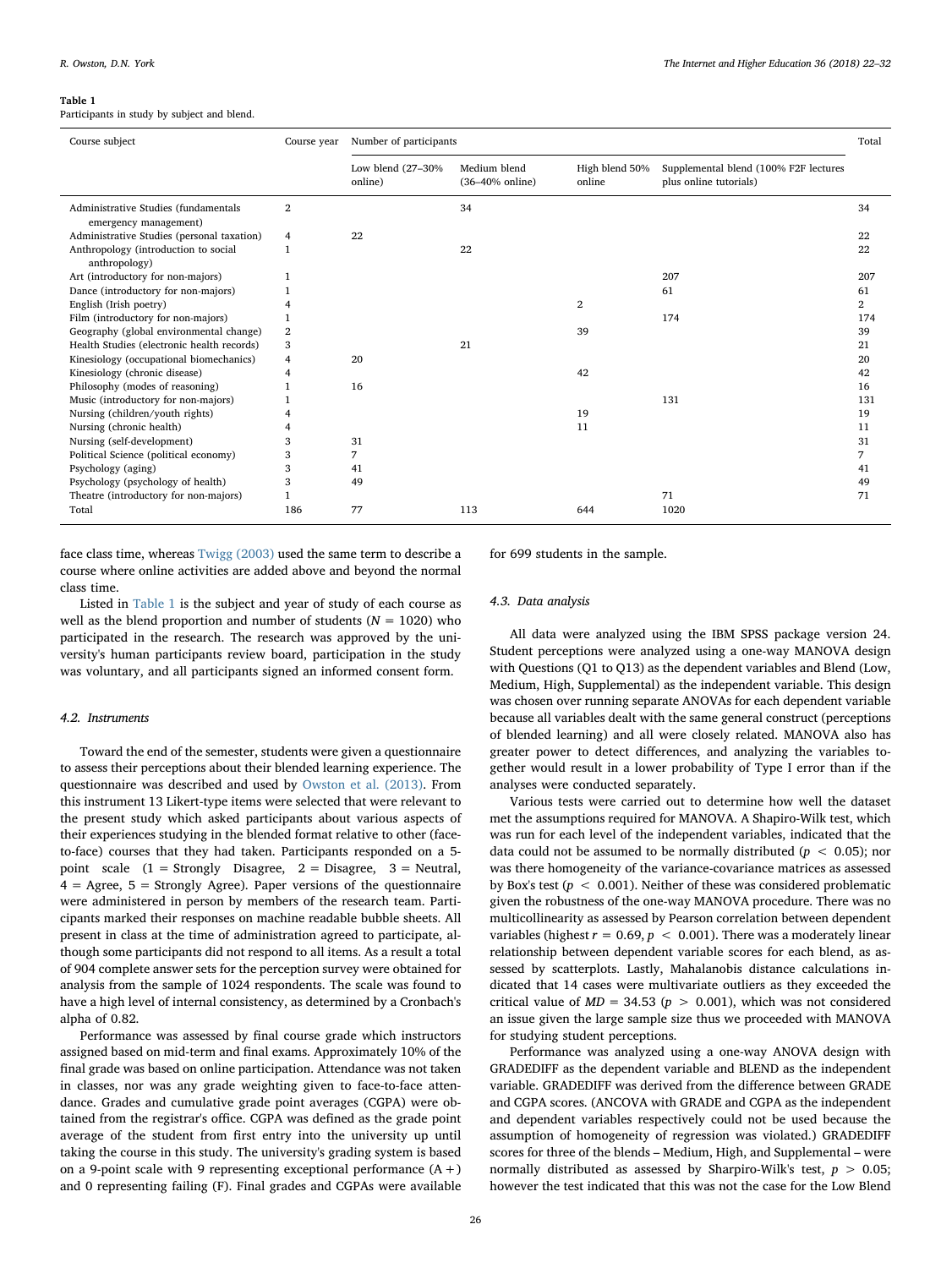scores,  $p = 0.02$ . As ANOVA is robust to deviations from normality we proceeded with the analysis of performance.

## 4.4. Study limitations

There are several limitations to the design of this study which may affect the interpretation of the results. First, there was not a common template for the design of each of the courses in the study because, as noted above, individual faculty members made all instructional decisions about the amount of time to devote to online activities and their nature. Data were not collected on what actually transpired during the online sessions including the frequency and quality of interactions, the extent to which students were encouraged to interact with each other, and the role of the instructor in facilitating online discussions. We used a questionnaire developed for another study and one of the questions, Q12, asked students about the amount of time and effort required for their course. Because time and effort are two distinct constructs interpretation of the responses to this question may be problematic. Lastly, the measure of student performance was the final course grade. The study included a wide variety of subject areas and, even though a standard grade point average scale was used, instructors in different disciplines may have had different academic standards about what for example a grade of "A" represents.

## 5. Results

#### 5.1. Student perceptions

[Table 2](#page-5-0) shows the means, standard deviations, and sample sizes for each of the 13 dependent variables for each of the four blends. Q4 (Convenience) had the highest overall mean  $(M = 3.89)$  across all questions, suggesting that students found the ability to work partial online the most desirable feature of blended learning. On the other hand, Q9 (Connected with other students) was the lowest rated question ( $M = 2.57$ ), which may imply that the online component made the students feel more isolated than if they were in a traditional class. Also of interest is that students were approximately evenly split overall between rating the 13 Likert questions above and below the scale midpoint of 3. Q1 (Satisfaction), Q2 (Take another course), Q3 (Components enhanced each other), Q4 (Convenience), and Q13 (Improved understanding) were rated on average between 3 (Neutral) and 4 (Agree). On the other hand, Q5 (Engagement), Q6 (Asking questions), Q7 (Quantity of student interaction), Q8 (Quality of student interaction), Q9 (Connected with other students), Q10 (Quantity of instructor interaction), Q11 (Quality of instructor interaction), and Q12 (More time and effort) were rated on average between 2 (Disagree) and 3 (Neutral). These split perceptions give the impression that students liked the high level features of their blended course and their learning outcomes, but were less than satisfied with the internal pedagogical nature and learning environment.

In order to test for differences between blends Pillai's Trace was used with MANOVA, as it is generally considered the most robust of the multivariate analysis statistics for unequal sample sizes and non-normally distributed data. There was a statistically significant difference between the blends on the combined dependent variables, F(39, 2630) = 5.15,  $p$  < 0.001; Pillai's Trace  $V = 0.21$ ; partial  $\eta^2 = 0.07$ . Follow up univariate ANOVAs indicated significant differences ( $p < 0.001$ ) for all of the dependent variables, except Q12 (this course required more time and effort) which was not significant ( $p = 0.64$ ). These results are given in [Table 3](#page-6-0).

Post-hoc analyses were carried out with the Games-Howell test which does not rely on the assumption of equal variances of sample sizes. Results are given in [Table 4.](#page-7-0) Evident in the table is that students in the Supplemental blend gave significantly lower ratings than those in the other three blends on all questions, with the exception of Q12 where the differences were not significant as noted above. Other significant

<span id="page-5-0"></span>

| able 2 |  |  |                                                             |  |  |  |
|--------|--|--|-------------------------------------------------------------|--|--|--|
|        |  |  | Lean, SD, and number of responses for each question and ble |  |  |  |

 $\mathbf T$ 

|  |  |  |  |  | Mean, SD, and number of responses for each question and blend. |  |  |  |  |  |  |
|--|--|--|--|--|----------------------------------------------------------------|--|--|--|--|--|--|
|--|--|--|--|--|----------------------------------------------------------------|--|--|--|--|--|--|

| Abbreviated question                     | Blend        | Mean | SD    | n   |
|------------------------------------------|--------------|------|-------|-----|
| Q1. I am satisfied with this course      | Low          | 3.97 | 0.903 | 175 |
|                                          | Medium       |      |       | 67  |
|                                          |              | 4.07 | 0.926 |     |
|                                          | High         | 3.75 | 1.061 | 106 |
|                                          | Supplemental | 3.28 | 1.135 | 556 |
|                                          | Total        | 3.52 | 1.116 | 904 |
| Q2. I would take another course in the   | Low          | 3.86 | 1.197 | 175 |
| future                                   | Medium       | 4.09 | 1.203 | 67  |
|                                          | High         | 3.67 | 1.3   | 106 |
|                                          | Supplemental | 3.3  | 1.249 | 556 |
|                                          | Total        | 3.51 | 1.272 | 904 |
| Q3. Online and F2F components enhanced   | Low          | 3.62 | 1.086 | 175 |
| each other                               | Medium       | 3.82 | 1.029 | 67  |
|                                          | High         | 3.38 | 1.191 | 106 |
|                                          | Supplemental | 3.01 | 1.213 | 556 |
|                                          | Total        | 3.23 | 1.209 | 904 |
|                                          |              |      |       |     |
| Q4. Course offered the convenience       | Low          | 4.13 | 1.028 | 175 |
|                                          | Medium       | 4.46 | 0.841 | 67  |
|                                          | High         | 4.37 | 1.036 | 106 |
|                                          | Supplemental | 3.65 | 1.389 | 556 |
|                                          | Total        | 3.89 | 1.289 | 904 |
| Q5. I am more engaged in this course     | Low          | 3.35 | 1.135 | 175 |
|                                          | Medium       | 3.6  | 1.28  | 67  |
|                                          | High         | 3.15 |       | 106 |
|                                          |              |      | 1.271 |     |
|                                          | Supplemental | 2.67 | 1.167 | 556 |
|                                          | Total        | 2.92 | 1.229 | 904 |
| Q6. I am likely to ask questions in this | Low          | 3.15 | 1.045 | 175 |
| course                                   | Medium       | 3.43 | 1.104 | 67  |
|                                          | High         | 3.2  | 1.027 | 106 |
|                                          | Supplemental | 2.56 | 1.134 | 556 |
|                                          | Total        | 2.81 | 1.149 | 904 |
|                                          |              |      |       |     |
| Q7. Amount of my interaction with other  | Low          | 2.83 | 1.18  | 175 |
| students increased                       | Medium       | 3.19 | 1.171 | 67  |
|                                          | High         | 3.25 | 1.301 | 106 |
|                                          | Supplemental | 2.36 | 1.159 | 556 |
|                                          | Total        | 2.62 | 1.23  | 904 |
| Q8. Quality of my interaction with other | Low          | 2.82 | 1.163 | 175 |
| students was better                      | Medium       | 3.19 | 1.062 | 67  |
|                                          | High         | 3.32 | 1.231 | 106 |
|                                          | Supplemental | 2.47 | 1.122 | 556 |
|                                          | Total        | 2.69 | 1.18  | 904 |
|                                          |              |      |       |     |
| Q9. I feel connected with other students | Low          | 2.86 | 1.133 | 175 |
|                                          | Medium       | 2.99 | 1.121 | 67  |
|                                          | High         | 3.01 | 1.238 | 106 |
|                                          | Supplemental | 2.34 | 1.125 | 556 |
|                                          | Total        | 2.57 | 1.175 | 904 |
| Q10. Amount of my interaction with the   | Low          | 3.05 | 1.146 | 175 |
| instructor increased                     | Medium       | 3.39 | 1.154 | 67  |
|                                          | High         | 2.89 | 1.027 | 106 |
|                                          | Supplemental | 2.34 | 1.193 | 556 |
|                                          | Total        | 2.62 | 1.218 | 904 |
|                                          |              |      |       |     |
| Q11. Quality of my interaction with the  | Low          | 3.2  | 1.088 | 175 |
| instructor was better                    | Medium       | 3.51 | 1.106 | 67  |
|                                          | High         | 3    | 1.024 | 106 |
|                                          | Supplemental | 2.5  | 1.219 | 556 |
|                                          | Total        | 2.77 | 1.217 | 904 |
| Q12. This course required more time and  | Low          | 2.9  | 1.123 | 175 |
| effort                                   | Medium       | 2.99 | 1.225 | 67  |
|                                          | High         | 2.91 | 1.142 | 106 |
|                                          | Supplemental | 3.01 | 1.162 | 556 |
|                                          | Total        | 2.98 | 1.156 | 904 |
|                                          |              |      |       |     |

(continued on next page)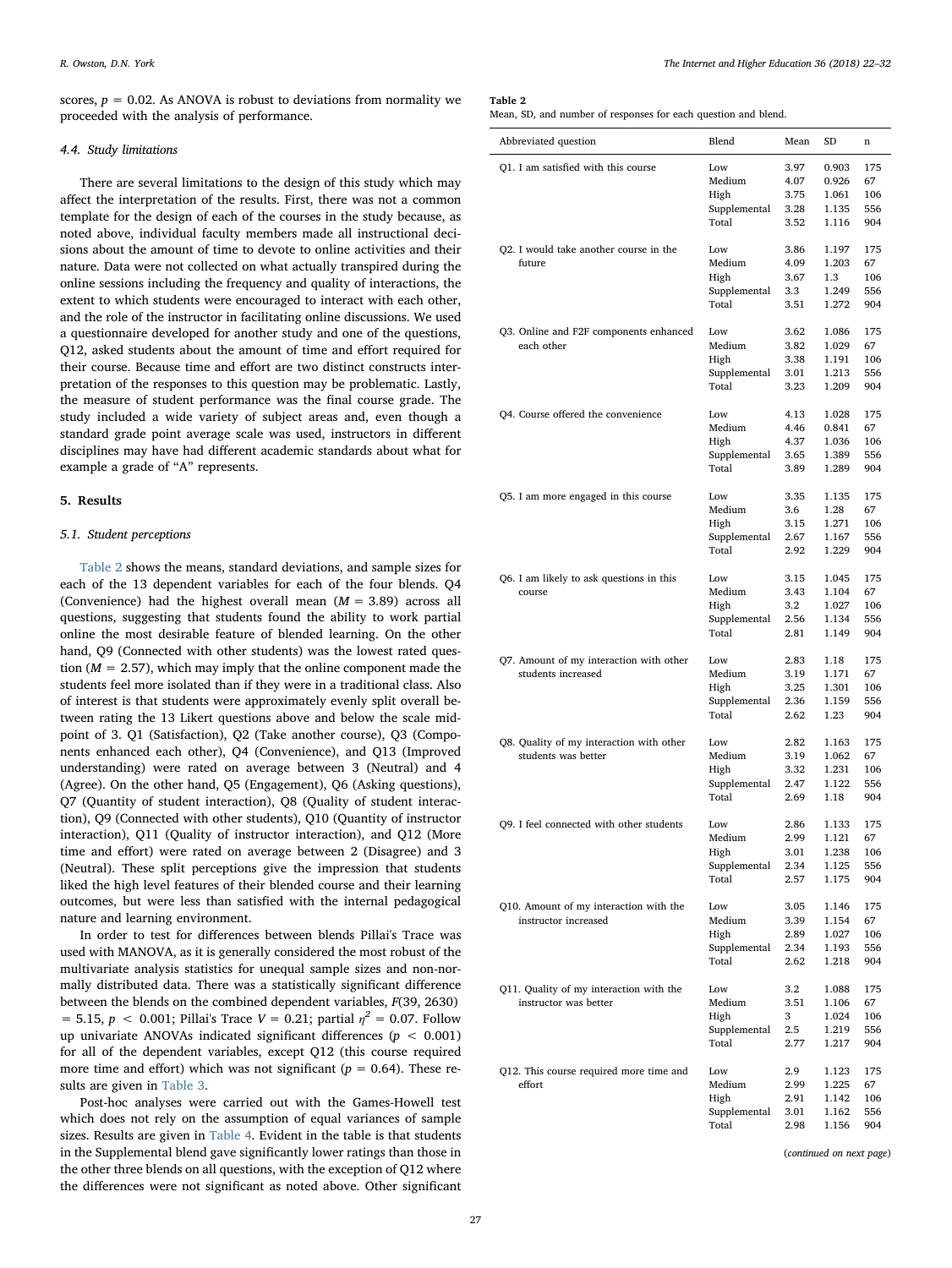Table 2 (continued)

| Abbreviated question                                              | Blend                                          | Mean                                | SD                                       | n                              |
|-------------------------------------------------------------------|------------------------------------------------|-------------------------------------|------------------------------------------|--------------------------------|
| 013. this course has improved my<br>understanding of key concepts | Low<br>Medium<br>High<br>Supplemental<br>Total | 3.66<br>3.78<br>3.6<br>3.14<br>3.34 | 0.963<br>0.85<br>1.002<br>1.073<br>1.059 | 175<br>67<br>106<br>556<br>904 |

differences found were that students in the High blend rated the amount (Q7) and quality (Q8) of interaction with other students higher than those in the Low blend. Students in the Medium blend rated the amount (Q10) and quality (Q11) of interaction with the instructor significantly higher than those in the High blend. The former students also perceived that the online and face-to-face components of their course enhanced each other (Q3) significantly more than the High blend students. Also noteworthy is that students in the Low blend did not rate any of the items significantly higher than the High or Medium blends. Thus our first hypothesis that students would tend to perceive blended learning more favourably overall as the proportion of online time increases to 50% is not supported.

## 5.2. Course performance

Means, standard deviations, and sample sizes for GRADEDIFF for each blend are given in [Table 5.](#page-8-0) What is immediately apparent from the table is that students in the Supplemental blend performed lower in their courses than their CGPA, resulting in a negative mean difference score ( $M = -0.23$ ). Students in the High blend had the highest mean difference ( $M = 0.68$ ). A one-way between subjects ANOVA was conducted to compare the effect of blend on performance with GRADEDIFF as the dependent variable. The Welch ANOVA statistic was employed because the assumption of homogeneity of variances was violated, as assessed by Levine's test for equality of variances ( $p < 0.001$ ). A significant effect of blend on performance for the four conditions was found,  $F(3, 254.5) = 17.3, p < 0.001$ .

Next post-hoc comparisons using the Games-Howell test were carried out. As indicated in [Table 6](#page-8-1) mean performance in the High blend was found to be significantly higher than those of the Low ( $p = 0.005$ ) and Supplemental blends ( $p < 0.001$ ), however no significant difference was found between the High and Medium blends ( $p = 0.945$ ). Mean performance in the Supplemental blend was significantly lower than the other three blends. [Fig. 1](#page-8-2) illustrates the box plots and 95% confidence intervals for the four blends. We hypothesized that students in the High (50%) blend would perform higher than those in the other three blends. Therefore our hypothesis was not supported because High blend students out-performed only two of the three blends.

#### <span id="page-6-0"></span>Table 3

Follow up ANOVA for dependent variables.

### 6. Discussion

This study responds to calls for more nuanced research on aspects of blended learning that contribute to student success rather than overall comparative studies between blended and non-blended conditions. To this end we investigated two hypotheses using participants in 20 undergraduate courses that were offered in four different blend proportions: (1) that students tend to perceive blended learning more favourably as the proportion of online time increases up to 50%, and (2) that students in a 50% (High) blend would perform higher relative to the other three course blends.

## 6.1. Student perceptions and blend

With regard to student perceptions, our results taken as a whole are consistent with previous research (e.g., [Owston et al., 2013\)](#page-10-22) that shows that students tend to prefer blended learning over traditional classroom instruction, particularly with regard to their satisfaction (Q1: 68% Agreed and Strongly Agreed) and its convenience (Q4: 69% Agreed and Strongly Agreed). The feeling of being connected to other students in the course and to the instructor was rated less than satisfactory by students in our study. This less than positive experience may have diminished the learning environment as connectedness and sense of community are seen as highly desirable characteristics of undergraduate pedagogy in general ([Chickering & Gamson, 1987\)](#page-10-40) and of online learning in particular ([Garrison, 2011\)](#page-10-41).

Our results indicated a significant relationship between perceptions and proportion of time replaced by online activities ( $p < 0.001$ ), although the effect size was very small ( $\eta^2 = 0.07$ ). Post-hoc analyses showed that students in the Supplemental blend rated all questions significantly lower than the other three blends except for the question about the course requiring more time and effort (Q12), where there were no significant differences. We do not have evidence on how successful the TAs were in leading the online tutorial sessions in the Supplemental blend, although on-going support was provided by the instructional designer and course instructor as the course progressed. One might speculate that the finding of overall low perceptions in the Supplemental blend may well be a function of large classes and relatively inexperienced TAs.

The finding that students in the High blend rated the amount and quality of interaction with other students higher than the Low blend is of particular interest. Although we did not gather data on the amount of time students engaged in online dialog, the explanation for these differences may have been that the instructors of the High blend courses felt compelled to create an online environment with substantial online discussion among students because they were meeting face-to-face for only half of the normal amount of time (i.e., only every other week). In contrast it is possible that instructors in the Low blend may not have

| Dependent variable                                             | Sum of Squares | df | Mean Square | F        | Partial Eta Squared |
|----------------------------------------------------------------|----------------|----|-------------|----------|---------------------|
| O1. I am satisfied with this course                            | 93.58          | 3  | 31.19       | $27.21*$ | 0.08                |
| Q2. I would take another course in the future                  | 71.58          |    | 23.86       | $15.47*$ | 0.05                |
| Q3. Online and F2F components enhanced each other              | 78.97          | 3  | 26.33       | $19.10*$ | 0.06                |
| Q4. Course offered the convenience                             | 87.65          |    | 29.22       | $18.61*$ | 0.06                |
| Q5. I am more engaged in this course                           | 105.37         |    | 35.12       | $25.14*$ | 0.08                |
| Q6. I am likely to ask questions in this course                | 97.45          |    | 32.48       | $26.71*$ | 0.08                |
| Q7. Amount of my interaction with other students increased     | 109.22         |    | 36.41       | $26.08*$ | 0.08                |
| Q8. Quality of my interaction with other students was better   | 90.22          |    | 30.07       | $23.19*$ | 0.07                |
| Q9. I feel connected with other students                       | 75.86          | 3  | 25.29       | 19.45*   | 0.06                |
| Q10. Amount of my interaction with the instructor increased    | 122.14         | 3  | 40.71       | $30.12*$ | 0.09                |
| Q11. Quality of my interaction with the instructor was better  | 115.47         | 3  | 38.49       | $28.35*$ | 0.09                |
| Q12. This course required more time and effort                 | 2.28           | 3  | 0.76        | 0.57     | $\mathbf{0}$        |
| Q13. This course has improved my understanding of key concepts | 59.09          | 3  | 19.70       | 18.60*   | 0.06                |

<span id="page-6-1"></span>\* Significant  $p < 0.001$ .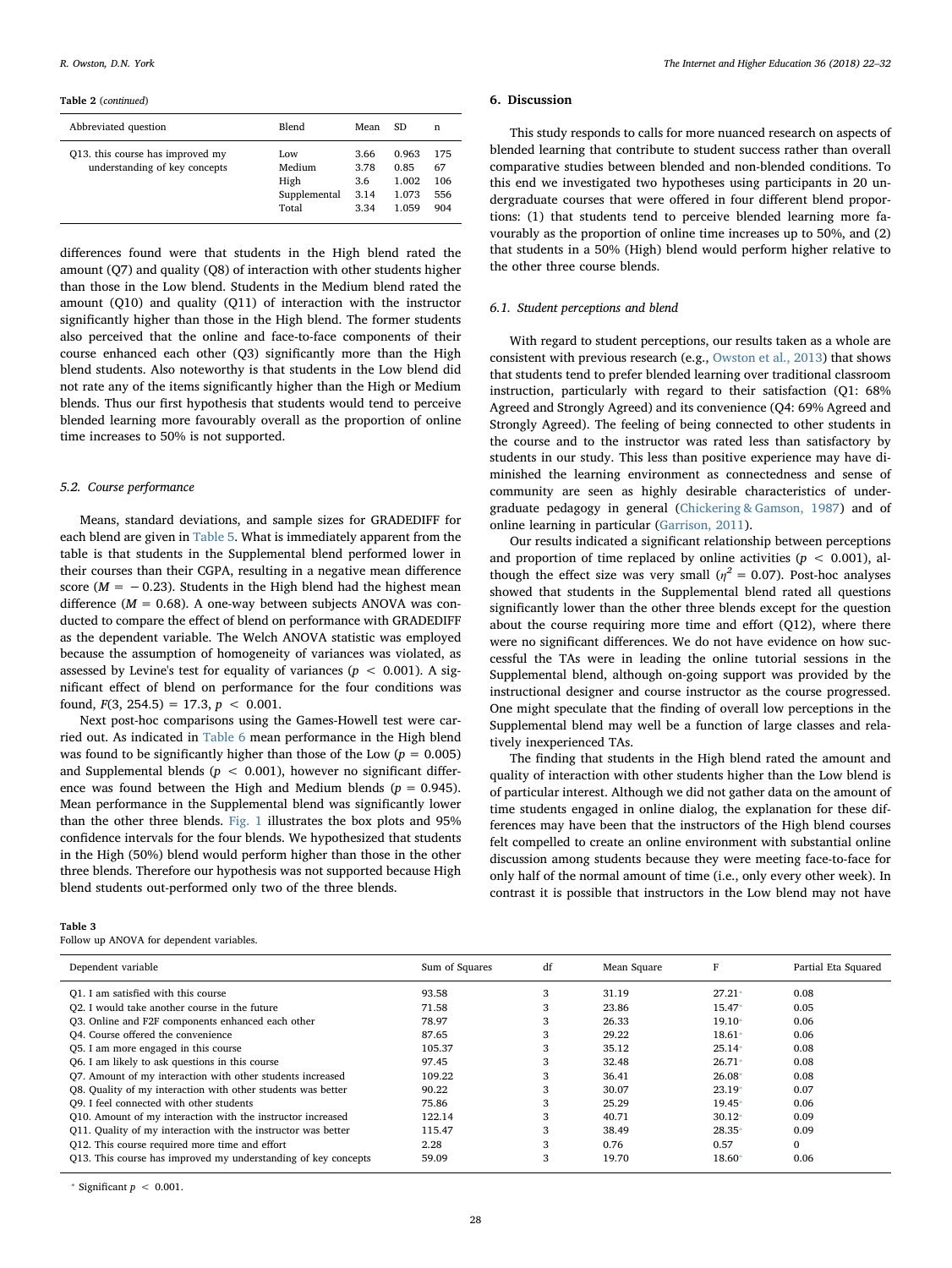## <span id="page-7-0"></span>Table 4

Post-hoc multiple comparisons of questions with Games-Howell test.

| Dependent Variable                              | (I) Blend of online and | (J) Blend of online and face-Mean Difference (I- |         | Std. Error Sig. |         | 95% Confidence Interval |                    |  |
|-------------------------------------------------|-------------------------|--------------------------------------------------|---------|-----------------|---------|-------------------------|--------------------|--|
|                                                 | face-to-face            | to-face                                          | J)      |                 |         | Lower<br>Bound          | <b>Upper Bound</b> |  |
| Q1. I am satisfied with this course             | Low                     | Medium                                           | $-0.11$ | 0.13            | 0.84    | $-0.45$                 | 0.24               |  |
|                                                 |                         | High                                             | 0.22    | 0.12            | 0.28    | $-0.10$                 | 0.54               |  |
|                                                 |                         | Supplemental                                     | 0.69    | 0.08            | $0^*$   | 0.47                    | 0.9                |  |
|                                                 | Medium                  | High                                             | 0.33    | 0.15            | 0.14    | $-0.07$                 | 0.73               |  |
|                                                 |                         | Supplemental                                     | 0.80    | 0.12            | $0*$    | 0.48                    | 1.12               |  |
|                                                 | High                    | Supplemental                                     | 0.47    | 0.11            | $0^*$   | 0.17                    | 0.76               |  |
| Q2. I would take another course in the future   | Low                     | Medium                                           | $-0.23$ | 0.17            | 0.54    | $-0.68$                 | 0.22               |  |
|                                                 |                         | High                                             | 0.19    | 0.16            | 0.62    | $-0.22$                 | 0.59               |  |
|                                                 |                         | Supplemental                                     | 0.56    | 0.11            | $0^*$   | 0.29                    | 0.83               |  |
|                                                 | Medium                  | High                                             | 0.42    | 0.19            | 0.14    | $-0.08$                 | 0.92               |  |
|                                                 |                         | Supplemental                                     | 0.79    | 0.16            | $0^*$   | 0.38                    | 1.2                |  |
|                                                 | High                    | Supplemental                                     | 0.37    | 0.14            | $0.04*$ | 0.02                    | 0.73               |  |
| Q3. Online and F2F components enhanced each Low |                         | Medium                                           | $-0.20$ | 0.15            | 0.55    | $-0.59$                 | 0.19               |  |
| other                                           |                         | High                                             | 0.25    | 0.14            | 0.31    | $-0.12$                 | 0.61               |  |
|                                                 |                         | Supplemental                                     | 0.61    | 0.10            | $0^*$   | 0.36                    | 0.86               |  |
|                                                 | Medium                  | High                                             | 0.44    | 0.17            | $0.05*$ | 0                       | 0.89               |  |
|                                                 |                         | Supplemental                                     | 0.81    | 0.14            | $0^*$   | 0.45                    | 1.16               |  |
|                                                 | High                    | Supplemental                                     | 0.36    | 0.13            | $0.02*$ | 0.04                    | 0.69               |  |
| Q4. Course offered the convenience              | Low                     | Medium                                           | $-0.33$ | 0.13            | $0.05*$ | $-0.67$                 | $\mathbf{0}$       |  |
|                                                 |                         | High                                             | $-0.24$ | 0.13            | 0.25    | $-0.57$                 | 0.09               |  |
|                                                 |                         | Supplemental                                     | 0.48    | 0.10            | $0^*$   | 0.23                    | 0.73               |  |
|                                                 | Medium                  | High                                             | 0.09    | 0.14            | 0.91    | $-0.28$                 | 0.47               |  |
|                                                 |                         | Supplemental                                     | 0.81    | 0.12            | $0*$    | 0.5                     | 1.12               |  |
|                                                 | High                    | Supplemental                                     | 0.72    | 0.12            | $0^*$   | 0.41                    | 1.02               |  |
| Q5. I am more engaged in this course            | Low                     | Medium                                           | $-0.24$ | 0.18            | 0.53    | $-0.71$                 | 0.22               |  |
|                                                 |                         | High                                             | 0.2     | 0.15            | 0.53    | $-0.19$                 | 0.59               |  |
|                                                 |                         | Supplemental                                     | 0.69    | 0.10            | $0^*$   | 0.43                    | 0.94               |  |
|                                                 | Medium                  | High                                             | 0.45    | 0.20            | 0.12    | $-0.07$                 | 0.96               |  |
|                                                 |                         | Supplemental                                     | 0.93    | 0.16            | $0*$    | 0.5                     | 1.36               |  |
|                                                 | High                    | Supplemental                                     | 0.49    | 0.13            | $0^*$   | 0.14                    | 0.83               |  |
| Q6. I am likely to ask questions in this course | Low                     | Medium                                           | $-0.28$ | 0.16            | 0.27    | $-0.69$                 | 0.12               |  |
|                                                 |                         | High                                             | $-0.05$ | 0.13            | 0.98    | $-0.38$                 | 0.28               |  |
|                                                 |                         | Supplemental                                     | 0.59    | 0.09            | $0^*$   | 0.35                    | 0.83               |  |
|                                                 | Medium                  | High                                             | 0.23    | 0.17            | 0.50    | $-0.2$                  | 0.67               |  |
|                                                 |                         | Supplemental                                     | 0.88    | 0.14            | $0*$    | 0.5                     | 1.25               |  |
|                                                 | High                    | Supplemental                                     | 0.64    | 0.11            | $0^*$   | 0.35                    | 0.93               |  |
| Q7. Amount of my interaction with other         | Low                     | Medium                                           | $-0.36$ | 0.17            | 0.15    | $-0.8$                  | 0.08               |  |
| students increased                              |                         | High                                             | $-0.41$ | 0.16            | $0.04*$ | $-0.81$                 | $-0.01$            |  |
|                                                 |                         | Supplemental                                     | 0.47    | 0.10            | $0^*$   | 0.21                    | 0.74               |  |
|                                                 | Medium                  | High                                             | $-0.05$ | 0.19            | 0.99    | $-0.55$                 | 0.44               |  |
|                                                 |                         | Supplemental                                     | 0.83    | 0.15            | $0*$    | 0.44                    | 1.23               |  |
|                                                 | High                    | Supplemental                                     | 0.89    | 0.14            | $0*$    | 0.53                    | 1.24               |  |
| Q8. Quality of my interaction with other        | Low                     | Medium                                           | $-0.37$ | 0.16            | 0.09    | $-0.78$                 | 0.04               |  |
| students was better                             |                         | High                                             | $-0.50$ | 0.15            | $0.01*$ | $-0.88$                 | $-0.11$            |  |
|                                                 |                         | Supplemental                                     | 0.36    | 0.10            | $0^*$   | 0.10                    | 0.62               |  |
|                                                 | Medium                  | High                                             | $-0.13$ | 0.18            | 0.89    | $-0.58$                 | 0.33               |  |
|                                                 |                         | Supplemental                                     | 0.73    | 0.14            | $0*$    | 0.37                    | 1.09               |  |
|                                                 | High                    | Supplemental                                     | 0.85    | 0.13            | $0^*$   | 0.52                    | 1.19               |  |
| Q9. I feel connected with other students        | Low                     | Medium                                           | $-0.13$ | 0.16            | 0.86    | $-0.55$                 | 0.29               |  |
|                                                 |                         | High                                             | $-0.15$ | 0.15            | 0.73    | $-0.53$                 | 0.23               |  |
|                                                 |                         | Supplemental                                     | 0.52    | 0.10            | $0^*$   | 0.26                    | 0.77               |  |
|                                                 | Medium                  | High                                             | $-0.02$ | 0.18            | 1.00    | $-0.5$                  | 0.45               |  |
|                                                 |                         | Supplemental                                     | 0.65    | 0.15            | $0*$    | 0.26                    | 1.03               |  |
|                                                 | High                    | Supplemental                                     | 0.67    | 0.13            | $0^*$   | 0.33                    | 1.01               |  |
| Q10. Amount of my interaction with the          | Low                     | Medium                                           | $-0.34$ | 0.17            | 0.18    | $-0.77$                 | 0.09               |  |
| instructor increased                            |                         | High                                             | 0.16    | 0.13            | 0.60    | $-0.18$                 | 0.51               |  |
|                                                 |                         | Supplemental                                     | 0.71    | 0.10            | $0^*$   | 0.45                    | 0.97               |  |
|                                                 | Medium                  | High                                             | 0.50    | 0.17            | $0.02*$ | 0.05                    | 0.95               |  |
|                                                 |                         | Supplemental                                     | 1.04    | 0.15            | $0*$    | 0.65                    | 1.44               |  |
|                                                 | High                    | Supplemental                                     | 0.54    | 0.11            | $0*$    | 0.25                    | 0.83               |  |

(continued on next page)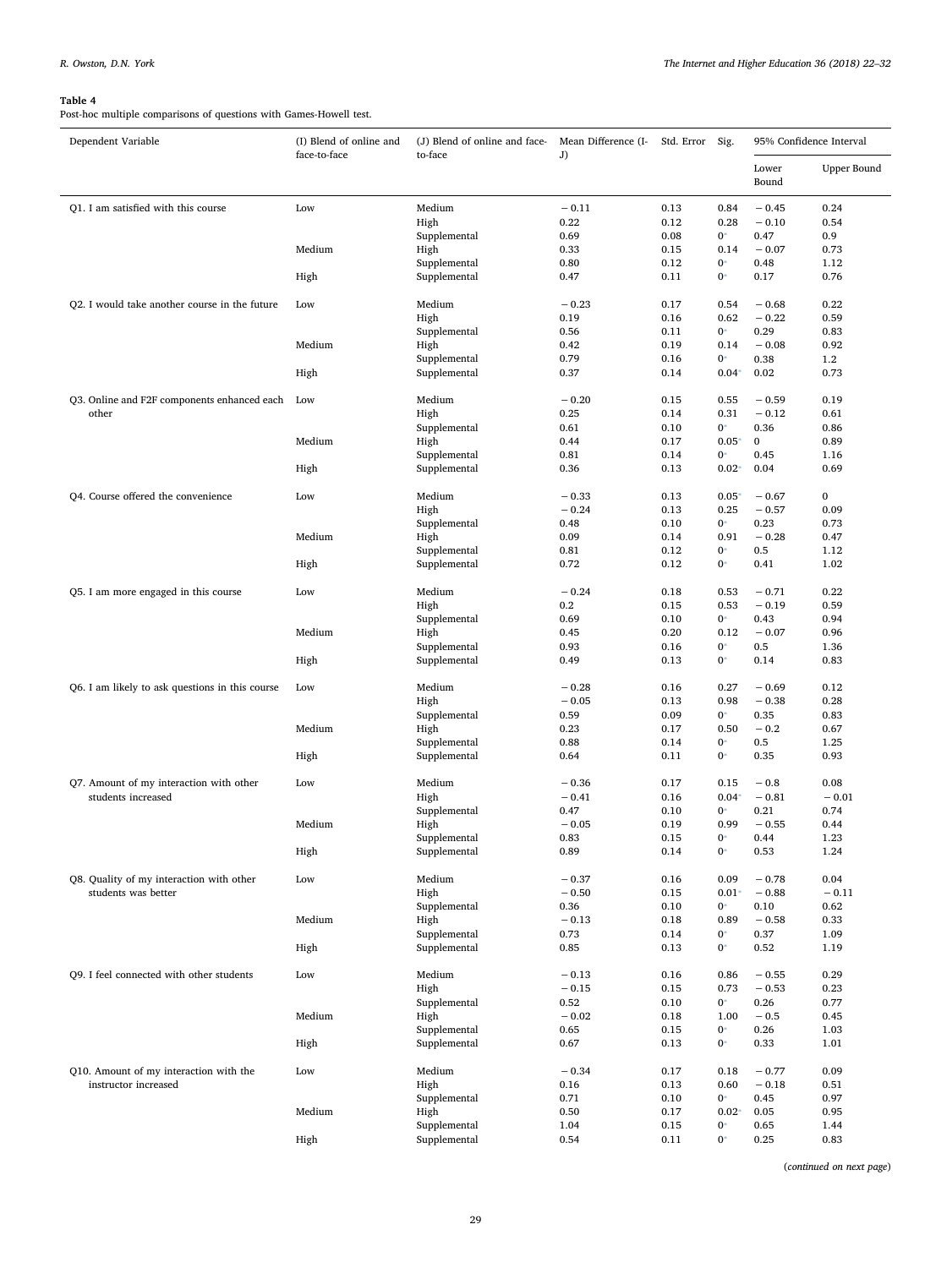## Table 4 (continued)

| Dependent Variable                             | (I) Blend of online and<br>face-to-face | (J) Blend of online and face-<br>to-face | Mean Difference (I-<br>J) | Std. Error Sig. |              | 95% Confidence Interval |                    |
|------------------------------------------------|-----------------------------------------|------------------------------------------|---------------------------|-----------------|--------------|-------------------------|--------------------|
|                                                |                                         |                                          |                           |                 |              | Lower<br>Bound          | <b>Upper Bound</b> |
| Q11. Quality of my interaction with the        | Low                                     | Medium                                   | $-0.31$                   | 0.16            | 0.22         | $-0.72$                 | 0.1                |
| instructor was better                          |                                         | High                                     | 0.2                       | 0.13            | 0.41         | $-0.13$                 | 0.53               |
|                                                |                                         | Supplemental                             | 0.70                      | 0.10            | $0^*$        | 0.45                    | 0.95               |
|                                                | Medium                                  | High                                     | 0.51                      | 0.17            | $0.02*$      | 0.07                    | 0.94               |
|                                                |                                         | Supplemental                             | 1.01                      | 0.15            | $0*$         | 0.63                    | 1.39               |
|                                                | High                                    | Supplemental                             | 0.50                      | 0.11            | $0^*$        | 0.21                    | 0.79               |
|                                                |                                         |                                          |                           |                 |              |                         |                    |
| Q12. This course required more time and effort | Low                                     | Medium                                   | $-0.08$                   | 0.17            | 0.96         | $-0.53$                 | 0.37               |
|                                                |                                         | High                                     | $\mathbf{0}$              | 0.14            | $\mathbf{1}$ | $-0.36$                 | 0.36               |
|                                                |                                         | Supplemental                             | $-0.11$                   | 0.10            | 0.67         | $-0.37$                 | 0.14               |
|                                                | Medium                                  | High                                     | 0.08                      | 0.19            | 0.97         | $-0.41$                 | 0.56               |
|                                                |                                         | Supplemental                             | $-0.03$                   | 0.16            | $\mathbf{1}$ | $-0.44$                 | 0.38               |
|                                                | High                                    | Supplemental                             | $-0.11$                   | 0.12            | 0.81         | $-0.42$                 | 0.21               |
|                                                |                                         |                                          |                           |                 |              |                         |                    |
| Q13. this course has improved my               | Low                                     | Medium                                   | $-0.12$                   | 0.13            | 0.78         | $-0.45$                 | 0.21               |
| understanding of key concepts                  |                                         | High                                     | 0.05                      | 0.12            | 0.97         | $-0.26$                 | 0.37               |
|                                                |                                         | Supplemental                             | 0.51                      | 0.09            | $0^*$        | 0.29                    | 0.73               |
|                                                | Medium                                  | High                                     | 0.17                      | 0.14            | 0.62         | $-0.2$                  | 0.54               |
|                                                |                                         | Supplemental                             | 0.63                      | 0.11            | $0^*$        | 0.34                    | 0.93               |
|                                                | High                                    | Supplemental                             | 0.46                      | 0.11            | $0^*$        | 0.18                    | 0.74               |
|                                                |                                         |                                          |                           |                 |              |                         |                    |

<span id="page-8-3"></span>⁎ Significant p ≤ 0.05.

#### <span id="page-8-0"></span>Table 5

GRADEDIFF size, mean, and SD for each blend.

| Blend        | n   | Mean    | SD   |
|--------------|-----|---------|------|
| Low          | 181 | 0.22    | 1.15 |
| Medium       | 73  | 0.58    | 1.09 |
| High         | 111 | 0.68    | 1.13 |
| Supplemental | 334 | $-0.23$ | 1.61 |
| Total        | 699 | 0.12    | 1.42 |

#### <span id="page-8-1"></span>Table 6

Post-hoc multiple comparisons of pre-post difference scores with Games-Howell test.

| (I)<br>Proportion<br>of online | (J) Proportion<br>of online and<br>face-to-face        | Mean<br>difference<br>$(I-J)$                 | Std. error                           | Sig.                                            | 95% Confidence<br>interval                    |                                         |
|--------------------------------|--------------------------------------------------------|-----------------------------------------------|--------------------------------------|-------------------------------------------------|-----------------------------------------------|-----------------------------------------|
| and face-to-<br>face           |                                                        |                                               |                                      |                                                 | Lower<br>bound                                | Upper<br>bound                          |
| Low<br>Medium                  | Medium<br>High<br>Supplemental<br>High<br>Supplemental | $-0.37$<br>$-0.46$<br>0.44<br>$-0.09$<br>0.81 | 0.15<br>0.14<br>0.12<br>0.17<br>0.15 | 0.080<br>$0.005*$<br>$0.002*$<br>0.945<br>$0^*$ | $-0.77$<br>$-0.82$<br>0.13<br>$-0.52$<br>0.41 | 0.03<br>$-0.11$<br>0.76<br>0.34<br>1.21 |
| High                           | Supplemental                                           | 0.90                                          | 0.14                                 | $0^*$                                           | 0.55                                          | 1.26                                    |

<span id="page-8-4"></span> $*$  Mean difference significant at  $p < 0.05$ .

made the effort to create an online community because they were seeing the students in class for only about an hour a week less. The finding that students in the Low blend did not rate any questions significantly higher than the Medium or High blends may have been for essentially the same reason: that is they may not have made a wholehearted effort to make a substantive online component because they were meeting students for only slightly less often than normal. Less clear is the reason why students in the Medium blend rated the amount and quality of interaction with the instructor significantly higher than those in the High blend as no data were available on the nature or frequency of interactions that took place in courses.

The only published study we were able to identify that offers a suggestion of the relationship between student perceptions and blend was conducted by [Madriz and Nocente \(2016\).](#page-10-29) The researchers examined student satisfaction and engagement in seven different

<span id="page-8-2"></span>

Fig. 1. GRADEDIFF means and confidence intervals for each blend.

undergraduate courses ( $N = 569$ ). Although their purpose was not to examine the relationship between perceptions and blend ratio, three of the seven courses studied had reduced seat time whereas the remaining four did not. Follow-up with one of the co-authors (N. Nocente, personal communication, December 13, 2016) revealed that the Chemistry, Geography, and Writing courses had blends that coincidentally matched the Low, Medium, and High blends respectively of this study. Although significant differences across the seven courses were reported on the engagement and satisfaction scales, post-hoc analyses showed that the mean ratings of the three courses with reduced seat time were approximately the same and none were rated higher than other courses without a seat time reduction. Thus given the findings of Madriz and Nocente and the equivocal findings of our study, we conclude that the relationship between student perceptions and blend is not strong. Even so the question deserves more study, but with data collected on potential mediating factors such as the amount and nature of online interaction among students and instructor and kinds of online activities in which students engaged.

### 6.2. Performance and blend

Our findings concerning student course performance are more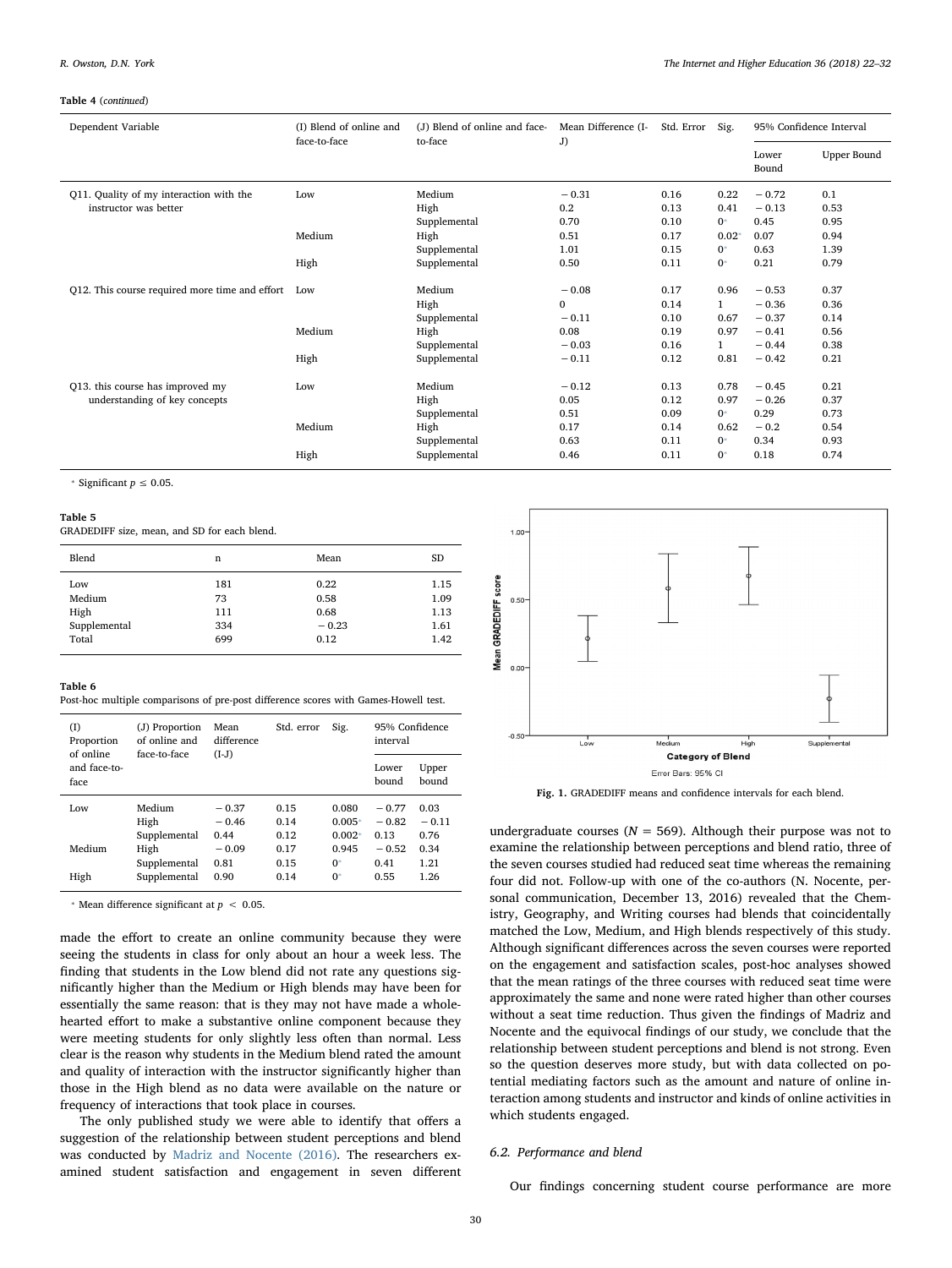straightforward. We hypothesized that students in the High blend would perform better than the other three blends as the literature (e.g., [Bernard et al., 2014](#page-10-34); [Means et al., 2013\)](#page-10-4) suggests that 50% may be near the optimum for performance. A lower proportion of online time would approach a fully face-to-face class and a higher proportion would approach a fully online course, and students in neither of these instructional models perform as well as blended instruction. The 50% proportion also coincides approximately with [Asarta and Schmidt's \(2015\)](#page-10-7) finding on how often students actually choose to attend class when all lectures are available online and class attendance is optional.

We found a significant difference across the four blends in course performance. A follow up post-hoc comparison of the means showed that students in the High blend performed significantly higher than those in the other two blends, although there was no difference between High and Medium blends. Also noted was a trend of increasing student performance as the proportion of online time increases as shown in [Fig. 1.](#page-8-2) We could not determine if the High blend is an inflection point beyond which performance decreases as none of the blends studied were > 50% online. Nonetheless, our findings suggest that those seeking to maximize the performance benefits of blended learning may wish to consider having at least a Medium (36% to 40%) and up to a High (50%) proportion of course activities online. This suggestion is based on our data for a broad range of social sciences and humanities courses; however, particular subject areas may not be as well suited to as much as 36% to 50% online time when there is a need for, say, oral language practice or development of hands-on or other in-person performance skills. By the same token other subject areas may be better suited to more online time such as those in the STEM fields requiring problem solving and practice. Thus the 36% to 50% recommendation should be taken only be a guideline subject to modification depending on specific course requirements.

Looking at student perceptions and performance together, our suggestion of favouring Medium and High blends still holds. Neither the Low nor the Supplemental blends exceeded the Medium or High blends on any of the items on the perception scale or on performance. Based on our findings the Supplemental blend is the least advantageous. Given the relatively short amount of time available for online activities, the apparent lack of structure given to them, and the absence of any integration of the activities into the main lectures, this finding was not unexpected for the Supplemental blend.

#### 7. Conclusions and implications

We began by asking the nagging question of what proportion of time should be devoted to online activities when designing blended courses and whether it matters. There is no simple answer to this question because many other factors must also be taken into account. As discussed earlier these include student characteristics and access to technology, instructor attitudes and openness to new pedagogical approaches, institutional support, and nature of the subject matter (e.g., [Alammary et al., 2015](#page-10-3); [Brown, 2016\)](#page-10-11). Nonetheless we suggest that the findings of this study will help inform decisions about design aspects of blended courses. Across a wide variety of subject areas and course levels, student perceptions and performance appear to be higher when at least one-third to one-half of normal face-to-face time is replaced with online activities. Simply devoting more time to online activities in and of itself will not necessarily result in improved perceptions and performance. The activities must be designed so that they promote studentto-student and instructor-to-student interactions if the affordances of blended learning are to be realized. We concluded this because students in the High and Medium blends tended to rate questions about interactions more favourably that those in the Low and Supplemental blends. This conclusion is consistent within the social-constructivist perspective of learning whereby students participate actively in the learning process by discussing their ideas with one another, resolving disagreements, and collaborating on solving complex problems, and the role of the instructor is to design contexts and facilitate learning activities ([Palincsar, 1998\)](#page-10-42). Empirical support for our conclusion comes from [Castaño-Muñoz](#page-10-9) et al. (2014) who studied a very large sample of students across three universities with the goal of explaining why students in blended courses performed better than their face-to-face counterparts. They found that students who engaged in interactive learning (communicating with lecturers, communicating with fellow students, online discussions about study topics, cooperative work) achieved significantly higher than those who learned individually (searching for information, bibliographic searches, looking up course materials, working with bookmarks, subscribing to mailing lists in study area).

The implications of the above conclusion are significant for the design of blended courses. Instructors and course developers need to plan the online portion of their blended courses so that opportunities for rich, meaningful interactions are central, particularly when devoting so much time of a course (one-third to one-half) to online activities. The interaction may stem from content students have independently studied or learned in class, formal debates on issues, role modeling, team problem solving, group projects, or other activities structured by the instructor, according to [McGee and Reis \(2012\)](#page-10-43) in their extensive synthesis of the literature on best practices for blended course design. The authors also report that there is a consensus that prompt feedback is essential for engaging students online in blended courses, and that the instructor be continuously involved online with students throughout the course. In this regard [Salmon \(2011\)](#page-10-44) provides helpful guidelines, illustrative case studies, and resources to assist instructors become effective moderators of online discussions.

Our conclusion is also relevant at the institutional level. When academic administrators are implementing blended learning campuswide, they typically need to limit the varieties of blends to only a few options otherwise the possibility of better utilizing classroom space by placing courses in unused time slots is diminished [\(Dziuban, Hartman,](#page-10-45) [Cavanagh, & Moskal, 2011](#page-10-45)). Our recommendation is for administrators to consider a one-third or a one-half seat time reduction. For example, a 3 h course would meet face-to-face only 2 h per week in a one-third reduction, or one and a half hours per week (or face-to-face every other week) for a one-half reduction. By doing so administrators could have some confidence that student perceptions and performance would not be diminished and possibly be superior to classes meeting the full amount of time face-to-face every week.

A further conclusion is that research into the proportion of time spent online is a fruitful mediating factor to consider when studying blended learning. We suggest this regardless of whether a comparative study with other learning models is undertaken, when looking at student preferences and performance within blended courses themselves, or when comparing blended learning outcomes across different fields of study. We also recommend that blends with > 50% online be studied (e.g., 75%) to assess whether 50% is an inflection point as far as performance is concerned and if the relationship between proportion online and performance diminishes beyond this point. A limitation of this research is that we did not have data on the nature or frequency of online activities that occurred in each course. We recommend that future studies collect data on the kinds of activities employed and extent of student engagement in the online portion of blended courses to help explain and understand any observed differences across the various blends being studied. Lastly it is imperative that, regardless of the characteristic of blended learning studied, researchers clarify whether the designers of the courses under study replaced face-to-face time with online activities or whether online activities supplemented the normal face-to-face time, and how much time was devoted to online activities under either model. Doing so will help in interpreting their findings because as this study suggests the proportion of online time appears to influence outcomes.